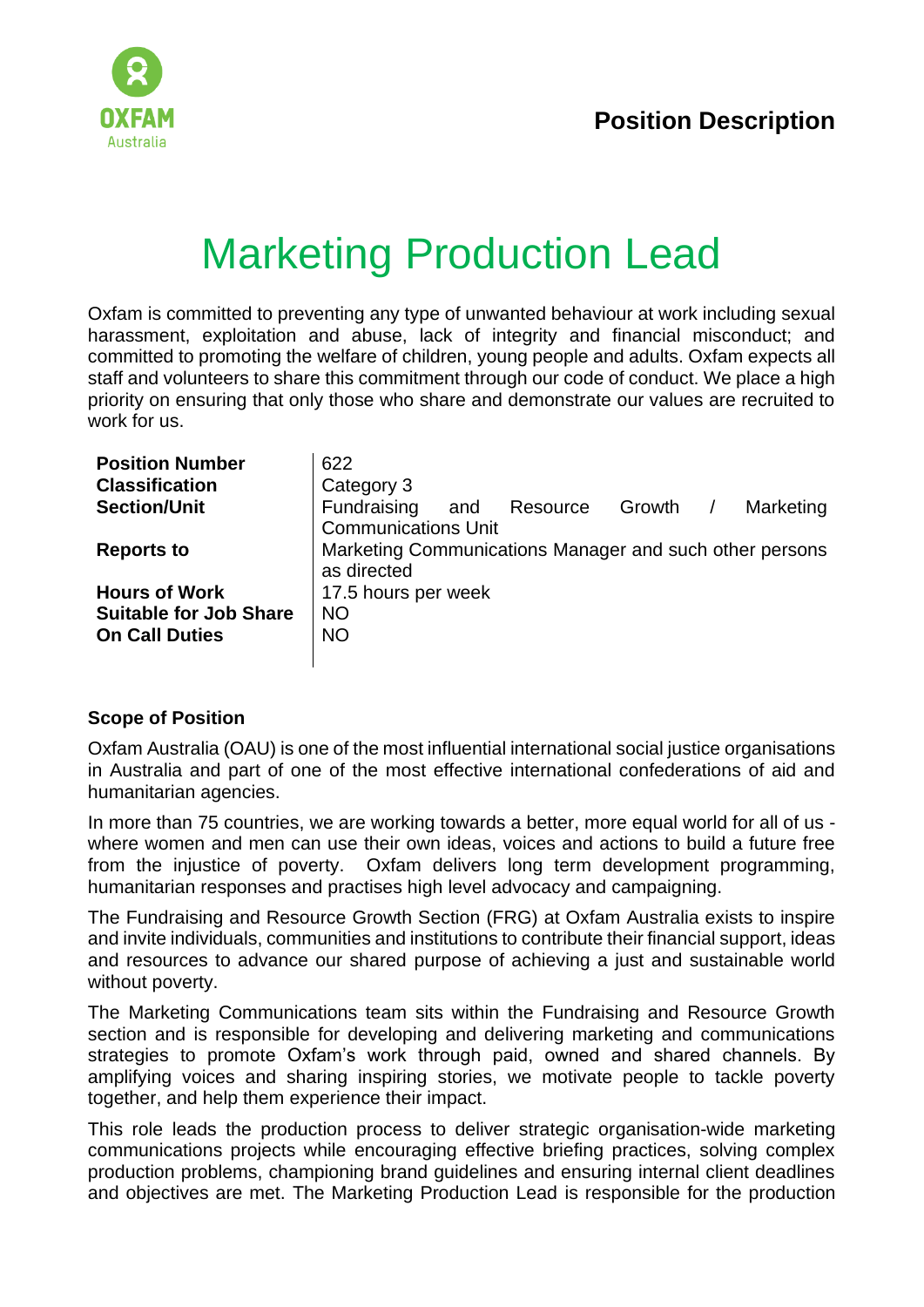plan for a wide range of marketing communications products such as fundraising appeals, public campaigns and reports.

This role, together with the Editor, Content Producers, Graphic Designer and Publisher will take an integrated approach to delivering marketing communications across all channels, always ensuring, exceptional stakeholder engagement and liaising skills. The Marketing Production Lead will utilise agile project management methodology and is responsible for supporting the team to deliver work on time, within budget, on brief and on brand.

## **Key Responsibilities**

- Collaborate and support a team of content producers and publishers to flawlessly deliver on-brand, high quality, effective marketing communications and content.
- Lead on planning, prioritising and implementing work through regular team WIPs and stakeholder engagement.
- Foster and maintain strong working relationships with key internal stakeholders including digital, media, fundraising, programs and advocacy and campaigns ensuring that all staff are aware of correct briefing and sign-off processes.
- Accountable for ensuring cost effective production management to maximise the benefits for Oxfam, including centralised print buying, whilst ensuring Oxfam Australia's ethical, purchasing and environmental policies and values are adhered to.
- Engage, brief and manage external writers, editors and proof-readers and designers.
- Project manage outsourced work, ensuring Terms of Reference documents are provided, agreed to and delivered upon; the correct sign off procedures are followed, and material has been checked to ensure compliance with Oxfam brand guidelines, Oxfam Australia's brand narrative and Editorial Style Guide.
- Make recommendations on the strategic mix of in-house and outsourced creative work, ensuring staff can effectively resource time and effort to meet business goals.
- Manage local, national and regional printing and distribution of all print materials, including fundraising appeals and corporate stationery and the management of storage and stock levels at head office.
- Liaise with agency's mail house, implementing data, copy, and quality assurance processes, in consultation with relevant stakeholders. Provide advice on print concepts including cost estimates.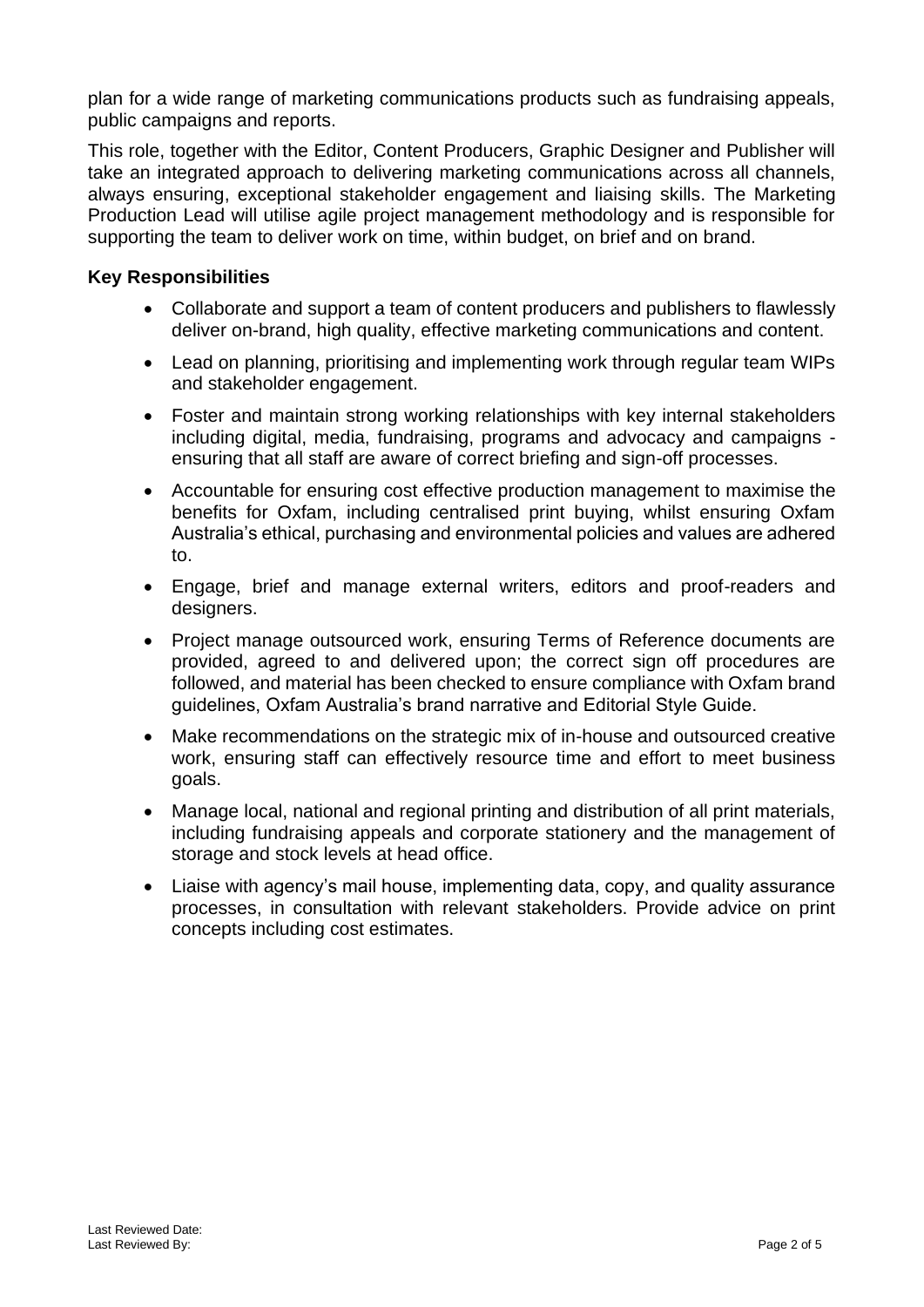# **Budget**

- Contribute, where appropriate, to the development of the Marketing Communication's budget including responsibility for the formulation of the production budget requirements.
- Account for project expenditure within areas of responsibility.

## **Policy**

- Ensure organisational compliance of internal and external policies, standards, tools and guidelines related to content and communications, including training of staff and volunteers as required.
- Responsible for organisational compliance with ACFID's Code of Conduct on all matters related to brand, content (copy, imagery, video etc) and communications.

#### **Human Resources**

- Required to undertake job responsibilities in a manner consistent with equity, diversity, child safe policies and procedures.
- Monitor workload and work environment and take reasonable steps to minimise risks to self and others.
- All employees are responsible for complying with safe work practices, procedures and instructions in accordance with legislation and Oxfam Australia WHS policies and procedures.
- Role model behaviour which contributes to a high performing team; championing a solutions-focused, positive and collaborative culture across the organisation.

#### **Living our Values**

- Accountability You are able to set clear goals and monitor personal progress against them.
- Empowerment You are capable of having open, honest and respectful dialogue with others, respecting and including partnerships and communities' perspectives into our working activities.
- Equality You work to high ethical standards and treat all people with respect.
- Inclusiveness You embrace diversity and able to enrich work activities with diverse perspectives.
- Sustainability You are committed to achieving sustainable results in all aspects of their work.

#### **Technical Knowledge & Experience**

- Demonstrated experience in scoping project deliverables, available workloads and realistic timelines while making effective commercial decisions and reporting on project performance to maximise efficiencies and optimise workflow.
- Experience collaborating with stakeholders to achieve shared outcomes with a successful track record in delivering high quality, print, digital and multimedia communications.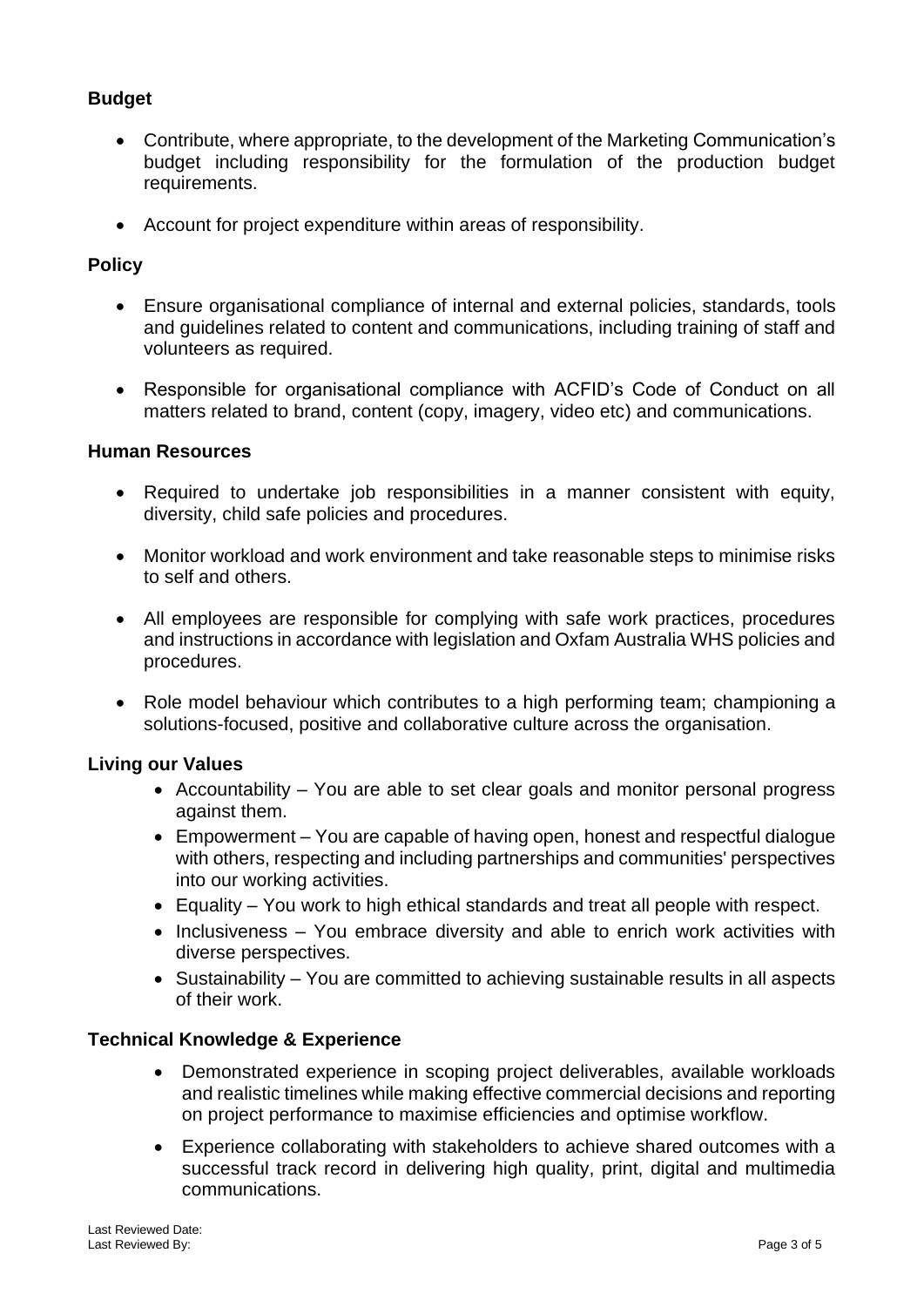- Proven experience working within a fast-paced creative studio, with the ability to juggle a wide range of projects at the same time, react quickly, meet deadlines and prioritise tasks.
- Demonstrated working knowledge of leading the end-to-end production requirements of a creative studio/team with proven skills in estimate estimating production timelines for editors, writers, graphic designers, videographers, animators, photographers and production houses.
- Proven financial management skills including the ability to deliver objectives to budget.
- Experience in building and maintaining excellent relationships, including with staff, agencies, and freelancers
- Strong knowledge of, and experience managing, pre-press and print production, preferably in a direct marketing or fundraising environment.
- Knowledge of ethical production and supplier codes with the ability to demonstrate examples.
- Working knowledge of creative development software, production processes and digital production platforms with preference for experience in Trello and ClickUp.
- Experience in storytelling within iNGO space and/or fundraising space and working within strict ethical guidelines preferred

#### **Personal Skills & Attributes**

- Very strong interpersonal skills.
- Ability to adapt positively to a changing environment.
- Well-developed influencing and negotiation skills.
- Excellent communication skills, both written and verbal.
- Strong planning, time management, organisational and project management skills.
- Excellent attention to detail.
- High level of computer literacy, including MS Office and Adobe InDesign.
- Understanding of and commitment to adhere to equity, diversity, child safe and staff health and wellbeing principles
- Ability to demonstrate sensitivity to cultural differences and gender issues, as well as the commitment to equal opportunities.
- Ability to demonstrate an openness and willingness to learn about the application of gender/gender mainstreaming, women's rights, and diversity for all aspects of development work.
- Commitment to Oxfam's safeguarding policies to ensure all people who come into contact with Oxfam are as safe as possible.

#### **Travel**

• There is no requirement to travel for this position.